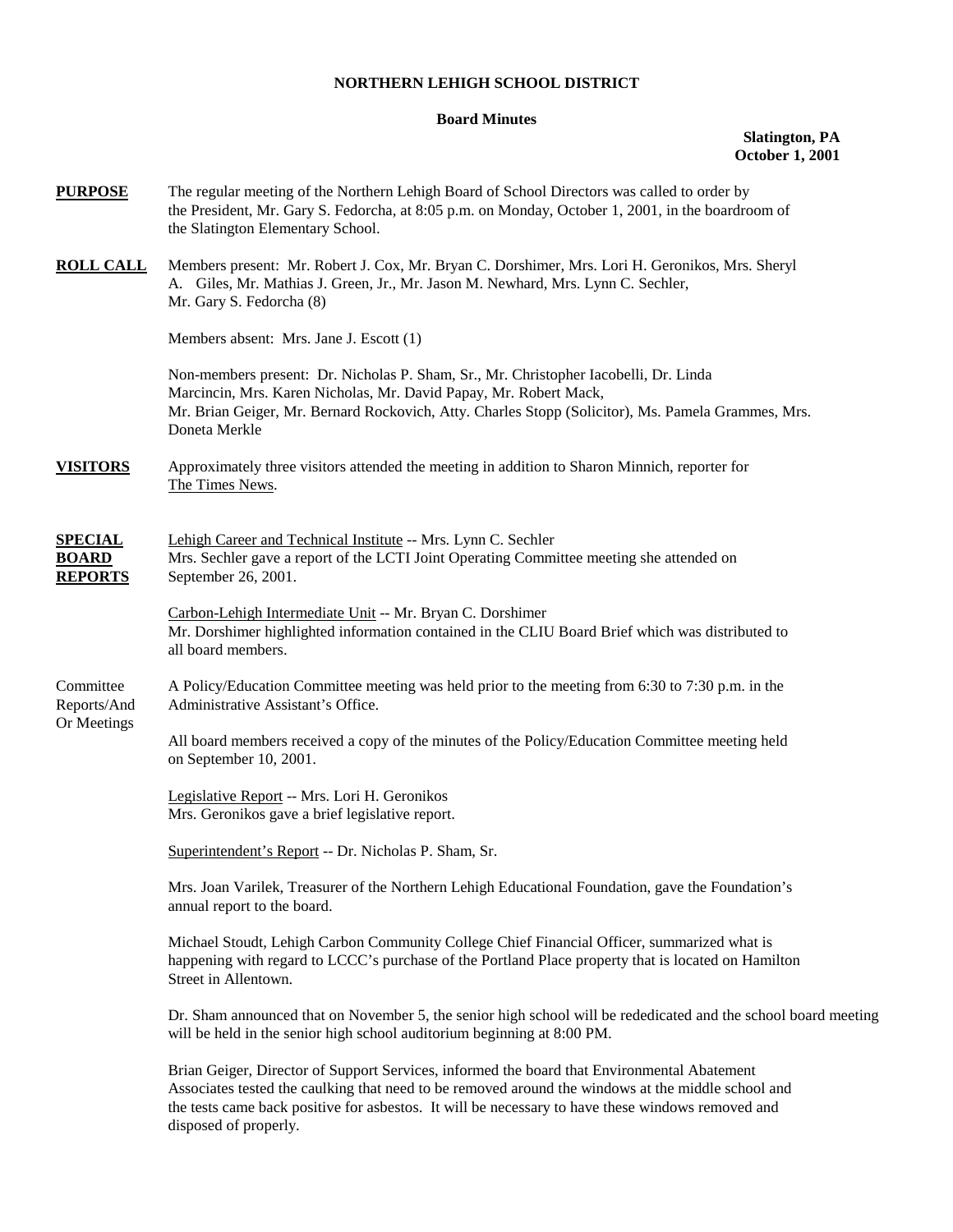| <b>SPECIAL</b><br><b>BOARD</b><br><b>REPORTS</b> | Dr. Sham informed board members about a continuing problem the district has been experiencing<br>with regard to the Walnutport tax collection process.                                                                                                                                                                                                                                                                                                                                                                                                                                                                                                                                                                                                                                                                                                                                  |  |  |
|--------------------------------------------------|-----------------------------------------------------------------------------------------------------------------------------------------------------------------------------------------------------------------------------------------------------------------------------------------------------------------------------------------------------------------------------------------------------------------------------------------------------------------------------------------------------------------------------------------------------------------------------------------------------------------------------------------------------------------------------------------------------------------------------------------------------------------------------------------------------------------------------------------------------------------------------------------|--|--|
| (Con't.)                                         | An Executive Session was held from 7:30 to 8:00 p.m. for personnel issues. There was a short<br>executive session held following the meeting for personnel issues.                                                                                                                                                                                                                                                                                                                                                                                                                                                                                                                                                                                                                                                                                                                      |  |  |
| <b>PERSONNEL</b>                                 | A motion was made by Mr. Newhard, with a second made by Mrs. Sechler that the Board of<br>Education approve the following personnel items:                                                                                                                                                                                                                                                                                                                                                                                                                                                                                                                                                                                                                                                                                                                                              |  |  |
| Remove Paul<br>Horner From<br>Act 93 Group       | Approve the recommendation of the superintendent to remove Paul Horner, Food Services<br>Director, from the Act 93 Agreement and make him a contracted employee, effective October 2,<br>2001.                                                                                                                                                                                                                                                                                                                                                                                                                                                                                                                                                                                                                                                                                          |  |  |
| Add Jeffrey<br>To<br>Act 93 Group                | Approve the recommendation of the superintendent to reclassify Jeffrey Bachman, Assistant Bachman<br>Information Technology Coordinator, as an Act 93 Administrator effective October 2, 2001.                                                                                                                                                                                                                                                                                                                                                                                                                                                                                                                                                                                                                                                                                          |  |  |
| Resignation-<br>Cathy Groller                    | Accept the resignation of Cathy Groller, English teacher in the senior high school, to become<br>effective when a certified replacement has been obtained for her position. Mrs. Groller has accepted<br>a position at the Carbon Lehigh Intermediate Unit.                                                                                                                                                                                                                                                                                                                                                                                                                                                                                                                                                                                                                             |  |  |
| Substitutes-<br>Instructional                    | Approve the following substitute teachers for the 2001-2002 school year at the substitute teacher rates<br>of \$70.00 for 1-10 non-consecutive days; \$80.00 for 11-20 non-consecutive days; \$90.00 for $21+$<br>non-consecutive days:                                                                                                                                                                                                                                                                                                                                                                                                                                                                                                                                                                                                                                                 |  |  |
|                                                  | Deborah Fartuch - Elementary<br>Cathy M. Minnich - Mathematics - Homebound Only<br>Richard R. Rupnik - All Subject Areas -- Emergency Certificate<br>John Benson - All Subject Areas - Emergency Certificate<br>Richard Cordova - All Subject Areas - Emergency Certificate<br>Patricia Gober - All Subject Areas - Emergency Certificate<br>Alexandra Harpster - All Subject Areas (Secondary Only) - Emergency Certificate<br>Richard Inhoffer - All Subject Areas - Emergency Certificate<br>Leila deJesus - All Subject Areas - Emergency Certificate<br>Joseph Nester - All Subject Areas - Emergency Certificate<br>Marydonna Portonova - All Subject Areas - Emergency Certificate<br>Eveline Roberts - All Subject Areas - Emergency Certificate<br>Luther Smith, Jr. - All Subject Areas - Emergency Certificate<br>Eugene Tanzosh - All Subject Areas - Emergency Certificate |  |  |
| Non-<br>Instructional                            | Approve the following substitute aide for the 2001-2002 school year at the substitute rate of \$7.25 per hour:<br>Karen DeLong                                                                                                                                                                                                                                                                                                                                                                                                                                                                                                                                                                                                                                                                                                                                                          |  |  |
|                                                  | Approve the following substitute cafeteria worker for the 2001-2002 school year at the substitute rate of \$7.25<br>per hour:<br>Karen DeLong<br>Dorothea Curran                                                                                                                                                                                                                                                                                                                                                                                                                                                                                                                                                                                                                                                                                                                        |  |  |
|                                                  | YEA:<br>Mr. Cox, Mr. Dorshimer, Mrs. Geronikos, Mrs. Giles, Mr. Green, Mr. Newhard, Mrs. Sechler,<br>Mr. Fedorcha (8)<br>NAY:<br>None $(0)$                                                                                                                                                                                                                                                                                                                                                                                                                                                                                                                                                                                                                                                                                                                                             |  |  |

**POLICY** A motion was made by Mrs. Sechler, which was seconded by Mrs. Geronikos, that the Board of Education approve the following items listed under Policy: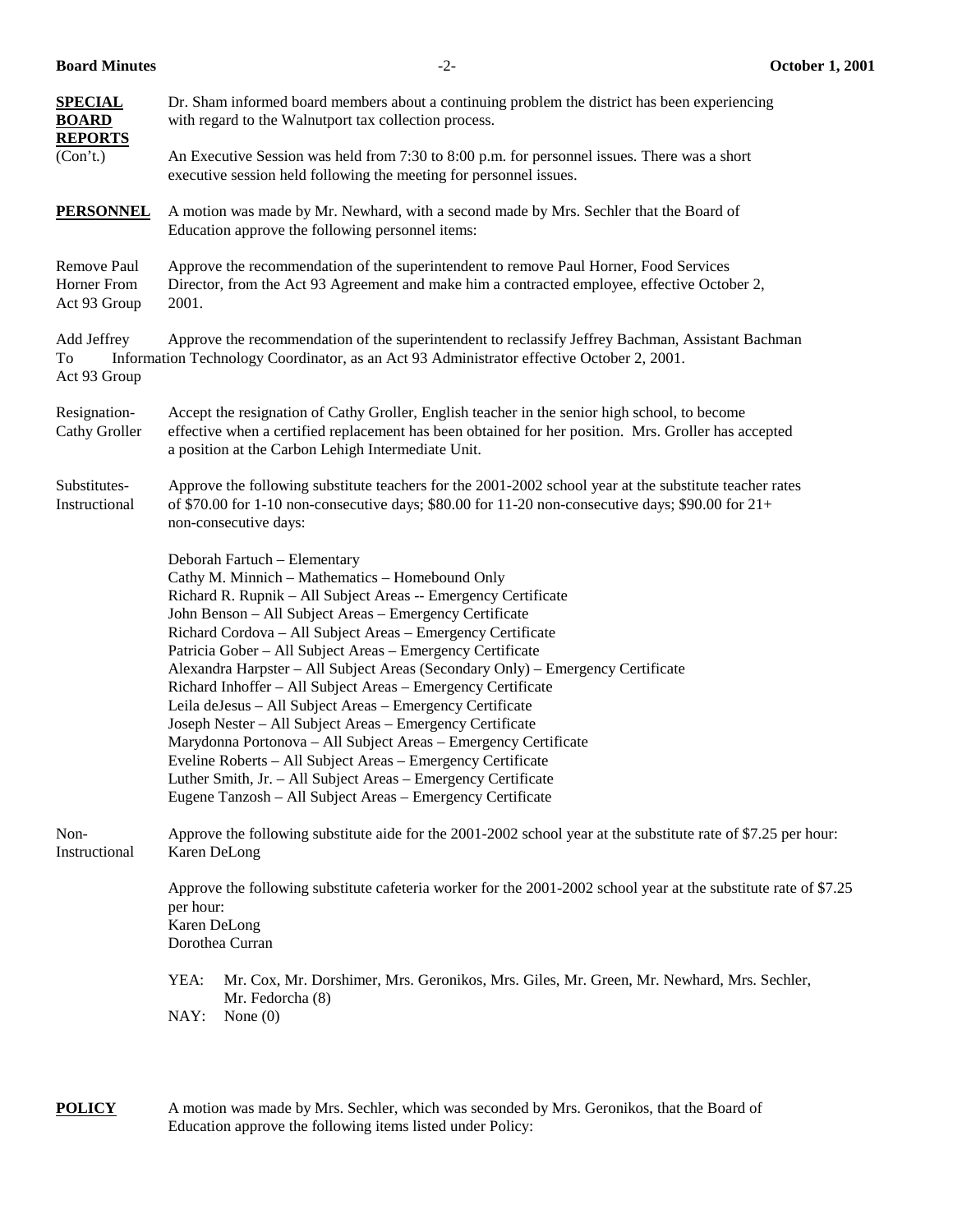**Board Minutes** -3- **October 1, 2001** 

| <b>Board Policies</b><br>1 <sup>st</sup> Reading-<br>Policy 006-<br>Meetings | Approve revisions to Policy #006 – Meetings, as presented, after first reading.                                                                                                                                                                                                                                                                                                                                   |
|------------------------------------------------------------------------------|-------------------------------------------------------------------------------------------------------------------------------------------------------------------------------------------------------------------------------------------------------------------------------------------------------------------------------------------------------------------------------------------------------------------|
| Policy 108-<br>Adoption of<br>Textbooks                                      | Approve revisions to Policy #108 – Adoption of Textbooks, a presented, after first reading.                                                                                                                                                                                                                                                                                                                       |
| $2nd$ Reading<br>Policy 222,323<br>423,523-Tobacco<br>Use                    | Approve Policy #222, 323, 423, 523 – Tobacco Use, as presented, after second reading.                                                                                                                                                                                                                                                                                                                             |
| Conferences                                                                  | Approve the request of Jason Reinhard to attend Project Alert, a school-based drug prevention<br>program for middle grade teachers, in Norristown on November 13, 2001. Expenses include \$125.00<br>for registration plus the cost of a substitute for one day and will be paid for through Drug Free<br>funding.                                                                                                |
|                                                                              | Approve the request of Theresa Kokinda to attend the National Middle School Association conference<br>in Washington, DC on November 1, 2 and 3. Expenses for this conference include \$209.00 for<br>registration plus the cost of a substitute teacher for two days and has been approved by the district<br>Professional Education Committee.                                                                   |
|                                                                              | Approve the request of Susan Bowser to attend the National Middle School Association conference in<br>Washington, DC on November 1, 2 and 3. Expenses for this conference include \$209.00 for<br>registration plus the cost of a substitute teacher for two days. And has been approved by the district<br>Professional Education Committee.                                                                     |
|                                                                              | Approve the request of Laurie Newman to attend the Fifth Annual Eastern PA Special Education<br>Administrators Conference sponsored by the CLIU in Pocono Manor, PA on October 25 and 26,<br>2001. Expenses include \$18.00 for travel, \$159.00 for lodging, for a total cost of \$177.00.                                                                                                                       |
|                                                                              | Approve the request of Christine Leslie to attend the Pennsylvania Science Teacher Association conference<br>on December 6 and 7, 2001 in Hershey. Expenses include \$45.00 for registration, \$104.00 for lodging,<br>\$15.00 miscellaneous expenses, for a total cost of \$164.00 plus the cost of a substitute teacher for two days<br>and has been approved by the district Professional Education Committee. |
|                                                                              | Approve the request of Theresa Cinicola to attend the Pennsylvania Science Teacher Association<br>conference on December 6 and 7, 2001 in Hershey. Expenses include \$45.00 for registration, \$48.00<br>for travel, \$104.00 for lodging, for a total cost of \$197.00 plus the cost of a substitute teacher for two<br>days and has been approved by the district Professional Education Committee.             |
|                                                                              | Approve the request of Christopher Iacobelli to attend a National Organization of Victim Assistance<br>(NOVA) for crisis response team training from October 1-5 and November 5-7, 2001 in Allentown.<br>Expenses include \$100.00 for meals, \$145.00 for travel, for a total cost of \$245.00.                                                                                                                  |
|                                                                              | Approve the request of Dr. Nicholas Sham to attend a Pennsylvania Department of Education<br>Technology Leadership Follow-up Conference on November 29 and 30, 2001 in Hershey, PA.<br>Expenses include \$30.00 for meals, \$79.00 for lodging, \$5.00 miscellaneous expenses for a total cost<br>of \$104.00.                                                                                                    |
| <b>POLICY</b>                                                                |                                                                                                                                                                                                                                                                                                                                                                                                                   |

(Con't.) Approve the request of Bernard Rockovich to attend a Pennsylvania Association of School Business Officials conference in Allentown, PA on November 7, 2001. Expenses include \$115.00 for registration, \$10.00 for meals, \$9.00 for travel, for a total cost of \$134.00.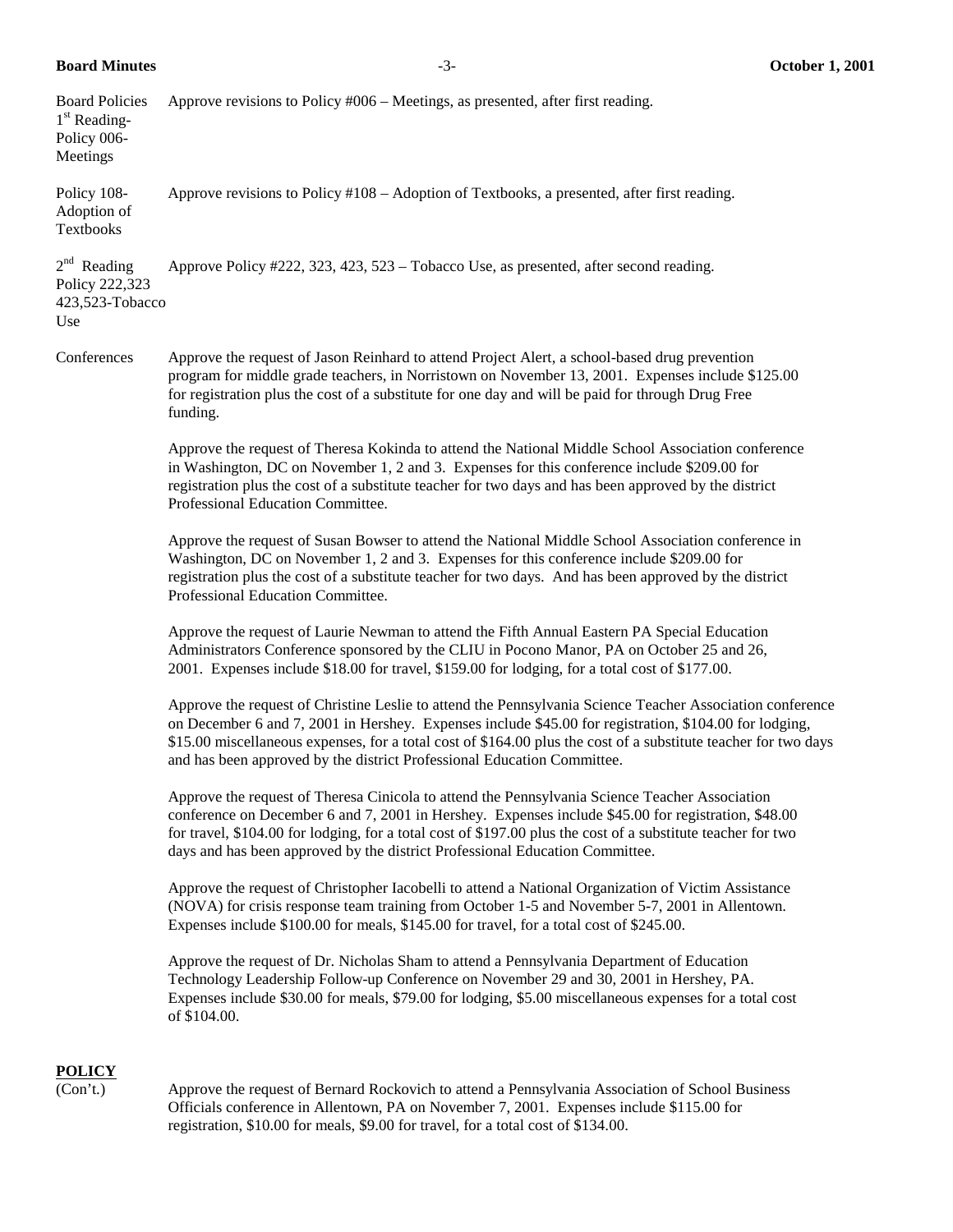| <b>Board Minutes</b>                                          | $-4-$                                                                                                                                                                                                                                                                                                                                                                                                                                                                                                                                                                                                                       | <b>October 1, 2001</b> |
|---------------------------------------------------------------|-----------------------------------------------------------------------------------------------------------------------------------------------------------------------------------------------------------------------------------------------------------------------------------------------------------------------------------------------------------------------------------------------------------------------------------------------------------------------------------------------------------------------------------------------------------------------------------------------------------------------------|------------------------|
|                                                               | Approve the request of Jane Escott and Sheryl Giles to attend the Pennsylvania School Boards<br>Association Fast Track Weekend conferences in Valley Forge, PA on November 17 and 18, 2001.<br>Expenses include \$300.00 each for registration, \$36.00 for travel, \$179.00 for lodging for a total cost<br>of \$815.90.                                                                                                                                                                                                                                                                                                   |                        |
| Field Trip                                                    | Slatington Elementary School – Grade 5 Students – Philadelphia Zoo – November 2, 2001. Cost of<br>this trip will be paid for by PTA.                                                                                                                                                                                                                                                                                                                                                                                                                                                                                        |                        |
| <b>NLHS</b> Student<br><b>Activities Fund</b><br>Statement    | Approve the Northern Lehigh High School Student Activities Fund statement for the<br>month of August 2001.                                                                                                                                                                                                                                                                                                                                                                                                                                                                                                                  |                        |
| Homebound<br>Instruction                                      | Approve homebound instruction for a $12th$ grade student, Student No. 02-28000, for five hours per<br>week, effective September 26, 2001 and ending on October 10, 1001.                                                                                                                                                                                                                                                                                                                                                                                                                                                    |                        |
|                                                               | YEA:<br>Mr. Cox, Mr. Dorshimer, Mrs. Geronikos, Mrs. Giles, Mr. Green, Mr. Newhard, Mrs. Sechler,<br>Mr. Fedorcha (8)<br>NAY:<br>None $(0)$                                                                                                                                                                                                                                                                                                                                                                                                                                                                                 |                        |
| NEW<br><b>BUSINESS</b>                                        | A motion was made by Mr. Green, with a second made by Mrs. Escott, that the Board of Education approve<br>the following items listed under New Business:                                                                                                                                                                                                                                                                                                                                                                                                                                                                    |                        |
| Resolution --<br><b>LCCC</b> Purchase<br>Of Portland<br>Place | Approve the following Resolution authorizing the purchase of Portland Place by the Lehigh Carbon<br><b>Community College:</b>                                                                                                                                                                                                                                                                                                                                                                                                                                                                                               |                        |
|                                                               | <b>BE IT RESOLVED:</b> That, in accordance with Section 2.2 of the Rules, Regulations, and Procedures<br>for Lehigh Carbon Community College, following approval by the College's Sponsors, Lehigh Carbon<br>Community College is authorized to purchase the building known as Portland Place, located at 718<br>Hamilton Street, City of Allentown, County of Lehigh, at a price not to exceed \$3.9 million provided<br>that the annual debt service associated with the purchase of this building shall not exceed the total<br>annual rental payments currently paid to the Allentown Economic Development Corporation. |                        |
| Community<br>Advisory<br>Council Member                       | Northern Lehigh Approve to add Ara Barlieb as a member of the Northern Lehigh Community Advisory Council<br>for 2001-2002 school yea, in accordance with School Board Policy #905. It is understood that the<br>Community Advisory Council's function is advisory only.                                                                                                                                                                                                                                                                                                                                                     |                        |
| KidsPeace<br>Agreement                                        | Approve to authorize the superintendent to execute a letter of agreement for the 2001-2002 academic<br>year with KidsPeace National Centers, Inc. and Lehigh County Mental Health-Mental Retardation to<br>cooperate in the ongoing functioning of the Student Assistant Teams in our district.                                                                                                                                                                                                                                                                                                                             |                        |
| Late Filing Fee-<br><b>Walnutport Tax</b><br>Collector        | Approve to impose a maximum late filing fee penalty authorized under 72 Pennsylvania<br>Statues Section 5511.25 upon the Walnutport real estate tax collector for his consistent failure to report, by<br>the tenth of every month, the names of taxable properties, the actual amount collected from each property<br>owner, the discounts granted for penalties applied, and the total amount of taxes received from all sources.<br>The penalty imposed will be \$20.00 per day for the first six days and \$10.00 for each day after. The<br>maximum fee for each statement is \$250.00.                                |                        |
| <b>NEW</b><br><b>BUSINESS</b><br>(Con't.)<br>Asbestos         | Approve to authorize a change order request from Environmental Abatement Associates, Inc. to have<br>Wyoming S & P, Inc. remove windows and caulking from the Northern Lehigh Middle School and to<br>provide proper notification, documentation, testing, and disposal of removed windows. All work is to be done<br>at a cost of \$295.00 per window.                                                                                                                                                                                                                                                                     |                        |

Change Order

YEA: Mr. Cox, Mr. Dorshimer, Mrs. Geronikos, Mrs. Giles, Mr. Green, Mr. Newhard, Mrs. Sechler, Mr. Fedorcha (8)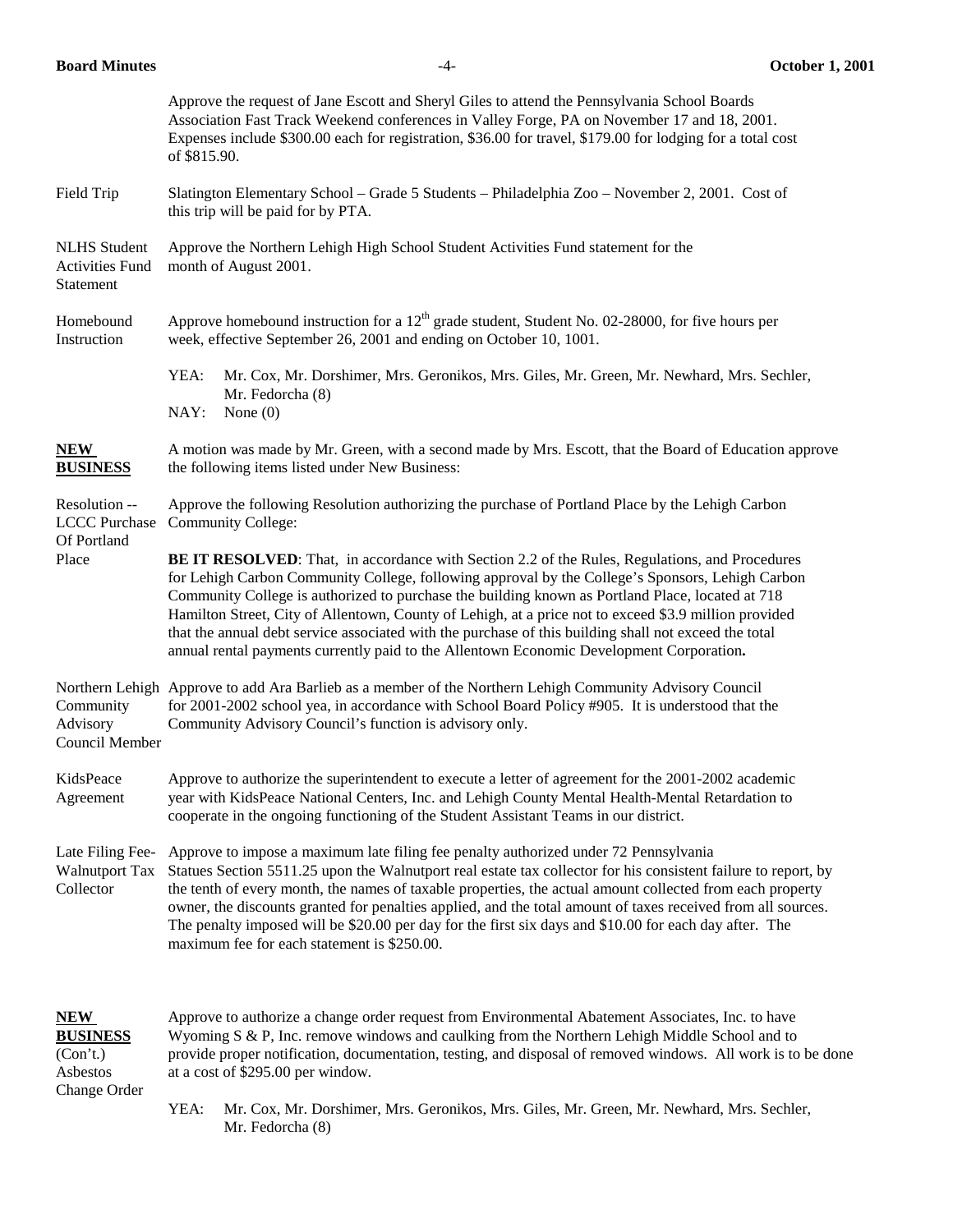|                                                                                             | NAY: None(0)                                                                                                                                                                                                                                                                              |
|---------------------------------------------------------------------------------------------|-------------------------------------------------------------------------------------------------------------------------------------------------------------------------------------------------------------------------------------------------------------------------------------------|
| <b>FINANCIAL</b>                                                                            | A motion was made by Mr. Dorshimer, with a second made by Mr. Cox, that the Board of Education<br>approve the following financial items.                                                                                                                                                  |
| PC Abatements                                                                               | Approve abatement of per capita taxes as presented for the residents that fall within the guidelines.                                                                                                                                                                                     |
| Refund of<br>Walnutport<br><b>Real Estate</b><br>Taxes                                      | Approve a refund for overpayment of Walnutport Real Estate Taxes for the property owners as listed<br>for the month of September 2001.                                                                                                                                                    |
| <b>Account Bills</b>                                                                        | Pay Construction Approve payment of bills from the Construction Account, as presented.                                                                                                                                                                                                    |
| Deny Borough<br>Of Slatington<br>Request<br>Regarding<br><b>Earned Income</b><br>Tax Office | Approve to deny the request from the Borough of Slatington to renegotiate the contract of the Earned<br>Income Tax office collection costs, the cost of the Earned Income Tax Office renovations in the<br>amount of \$17,009.38, and the office space rental cost of \$432.00 per month. |
| Refund Of Real<br><b>Estate Taxes</b>                                                       | Approve a \$1,723.41 refund to Joan Vellafane due to duplicate real estate tax payment made on a<br>property located at 7777 Penn Street, Slatington, PA 18080.                                                                                                                           |
|                                                                                             | Approve a \$1,698.22 refund to Steven and Phyllis Owens, due to fire damage on June 26,<br>2001 to their property located at 3340 Hill Road, Slatington, PA 18080. The county has reduced the assessed<br>value from \$65,500 to \$25,050 due to the damage.                              |
| Exonerate<br>Borough of<br>Slatington                                                       | Approve the exonerate the Borough of Slatington from having to pay real estate taxes on<br>property they purchased which is located at 516-518 E. Church St., Slatington for a period beginning October 3,<br>2001 in the amount of \$768.10.                                             |
|                                                                                             | YEA:<br>Mr. Cox, Mr. Dorshimer, Mrs. Geronikos, Mrs. Giles, Mr. Green, Mr. Newhard, Mrs. Sechler,<br>Mr. Fedorcha (8)<br>NAY:<br>None $(0)$                                                                                                                                               |

**INFORM-** All board members received correspondence regarding T.E.A.C.H. Charter School. **ATION** 

**ADJOURN-** A motion was made by Mr. Newhard, with a second made by Mr. Dorshimer, that the regular meeting of **MENT** the Northern Lehigh Board of School Directors be adjourned at 9:20 p.m.

> YEA: Mr. Cox, Mr. Dorshimer, Mrs. Geronikos, Mrs. Giles, Mr. Green, Mr. Newhard, Mrs. Sechler, Mr. Fedorcha (8)

NAY: None (0)